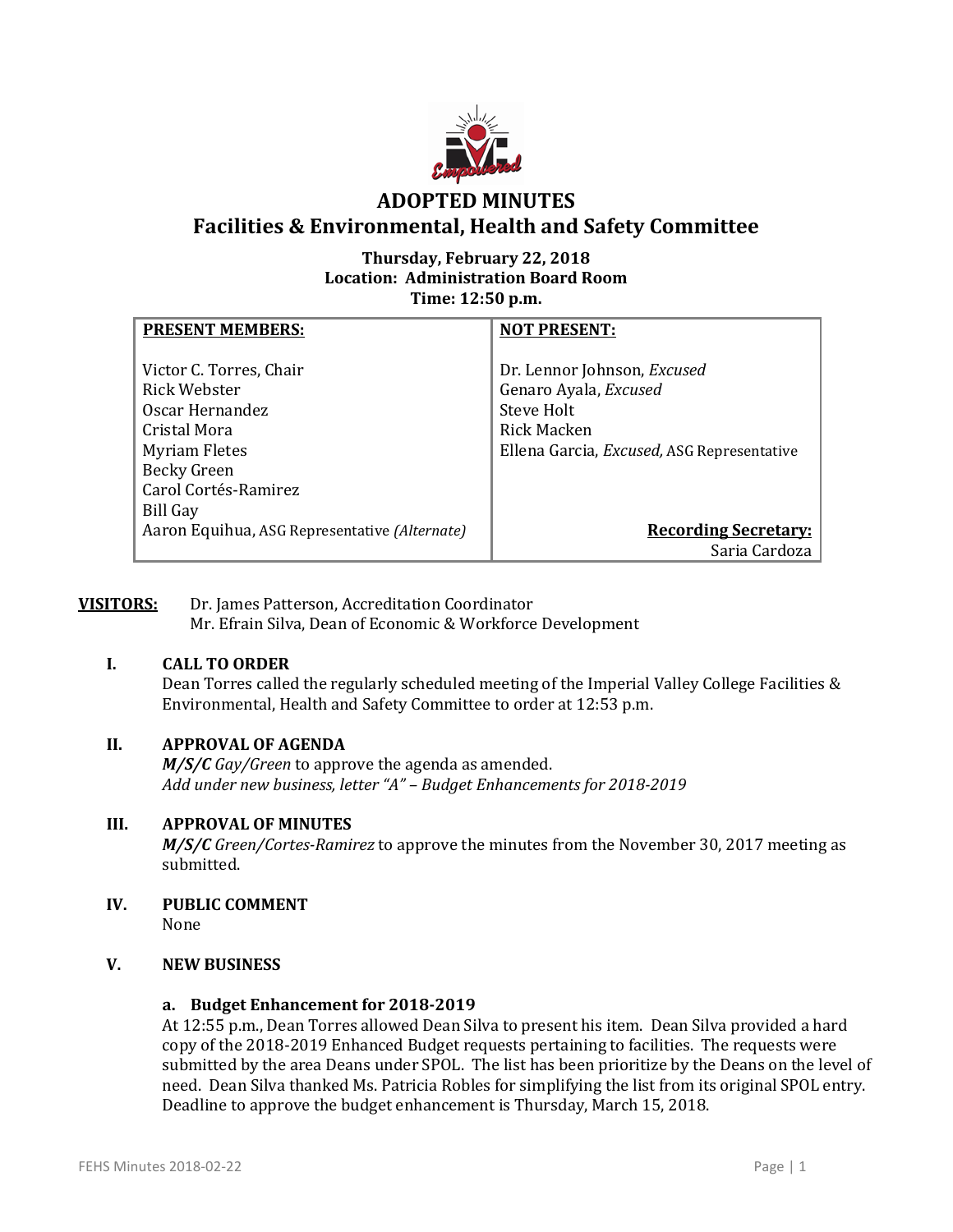Dean Silva explained the level of prioritization by numbers:

- 1 High: Essential need
- 2 Medium: Needed but not urgent
- 3 Low: Nice to have

Member Webster stated that the resurfacing of the Tennis Courts has been brought in the past. This is an expensive job but feels that the job needs to be done correctly in order for the courts to last many years.

Member Webster volunteered to request new quotes on the cost of the Tennis Courts as well as the resurfacing of the Women's Soccer Field.

According to Member Webster, the women's field is not adequate to hold games because the grass grows in clumps making it difficult to run on it. The main problem is that the soil has too much salt. The Women's team do use the field for practices but for their actual games they use either the Men's soccer field or a soccer field at a local high school.

Member Gay asked if any bond money from Measure J can be utilized to assist with the facilities' requests. Member Webster stated that Measure J monies are all tied up within our five year plan and cannot be utilized for such improvements.

Member Webster stated that several of the requests on the list have been in SPOL for many years and the amounts do not reflect what would cost now.

Dean Torres will be emailing the budget enhancement list to all the committee members no later than tomorrow, Friday. The special meeting date and time will be sent via Microsoft outlook.

*M/S/C Webster/Green Due to the short notice on this list and to allow the members to carefully review the list, a special meeting will be held prior to March 15. DISCUSSION: This will also allow time for Member Webster to provide a list with the actual cost and present them at the special meeting.*

# **b. Small Partitions in Men's Restrooms (900 Bldg.)**

The requesting party was not present. However, Member Webster will research pricing on such partitions and will report back at the next meeting.

# **c. AP 3580 – Public Safety & Operational Camera Placement & Acceptable Use**

This AP was not emailed to the membership prior to the meeting.

The document will be emailed to the membership to allow members to review it. Dean Torres kindly asked for members to submit their feedback to the recording secretary prior to our March 22nd regularly scheduled meeting.

# **d. First Aid Kits Availability**

Member Webster stated that in the last couple months numerous departments have inquired about first aid kits. Maintenance does not provide first aid kits because the department does not have funding for such. Member Webster stated it was his understanding that every department be responsible of the purchase of their own kits and the department is also responsible to replenish them as needed. Dean Torres will follow up with our current medical provider to see if they replenish the kits for the entire campus.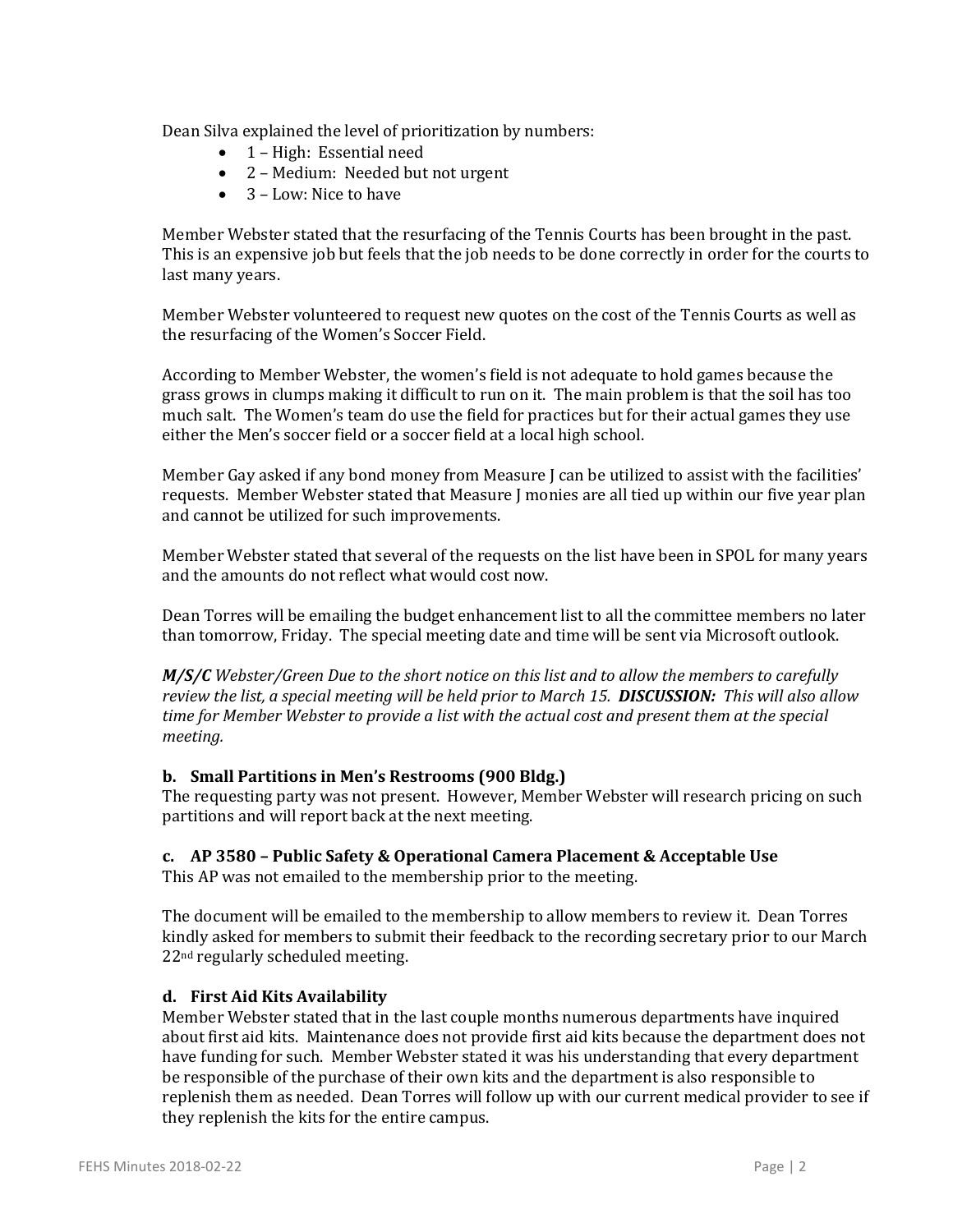#### **VI. UNFINISHED BUSINESS**

### **a. Action Item – Accreditation Standard III.B.2.**

The final draft to standard III.B.2 of Accreditation was presented by Dr. Patterson.

*M/S/C (Webster/Gay) to recommend Accreditation Standard III.B.2. as presented. DISCUSSION: Member Green stated that a federal contractor informed her that the policy pertaining to bids and contracts does not meet the current State regulations. The State has changed the wording and our policy has not yet been updated. Dr. Patterson will look into this and update the policy if need to be.*

The five-year Construction Plan is updated every year on our website by visiting [https://www.imperial.edu/docs/administrative-services/misc-reports/7978-five-year](https://www.imperial.edu/docs/administrative-services/misc-reports/7978-five-year-construction-plan-july-2017/file)[construction-plan-july-2017/file](https://www.imperial.edu/docs/administrative-services/misc-reports/7978-five-year-construction-plan-july-2017/file)

### **b. Committee Goals for 2017-2018**

**1. Comprehensive Preparedness Training/Exercise – Update on Emergency Procedures**

Member Mora expressed the need of holding trainings pertaining to active shooters, earthquakes, etc. for our faculty and staff. Member Webster stated that IVC tries to hold one or two drills a year but the biggest problem we encounter is providing ample time between the different groups on campus to see when a drill is appropriate to hold. Drills should be spontaneous but it doesn't happen due to the fact that this interrupts classroom time. IVC has new Staff that have not yet experienced a drill and most likely do not know what to do or where to go in the event of an emergency. Committee members expressed their concerns for not holding enough drills throughout the academic year.

Student Representative Equihua stated that several CSU's provide informational YouTube videos to their students on what to do in the event of an emergency. Member Gay also agreed on the need of IVC implementing a "Comprehensive Training" for all staff and suggested making it mandatory to add it to all faculty' syllabus. Member Mora stated that the syllabus must match across campus and be in line with what IVC does. Dr. Patterson volunteered to share this item with Academic Senate.

Dean Torres will follow up with local law enforcement agencies to provide trainings at our campus.

#### **2. Safety Needs Assessment**

Dean Torres would like to conduct a "Safety Assessment Walk" of the IVC premises. Member Gay stated that during the Community Visioning Group several members shared the difficulty in finding building numbers. Dean Torres would like to set up a taskforce committee to share any potential hazards on campus, such as walkway cracks, lighting issues, etc.

Member Mora, Member Webster, Recording Secretary Cardoza and Dean Torres volunteered to join the taskforce as well as Student Representative Equihua to join in. The walk will be done prior to the next committee meeting.